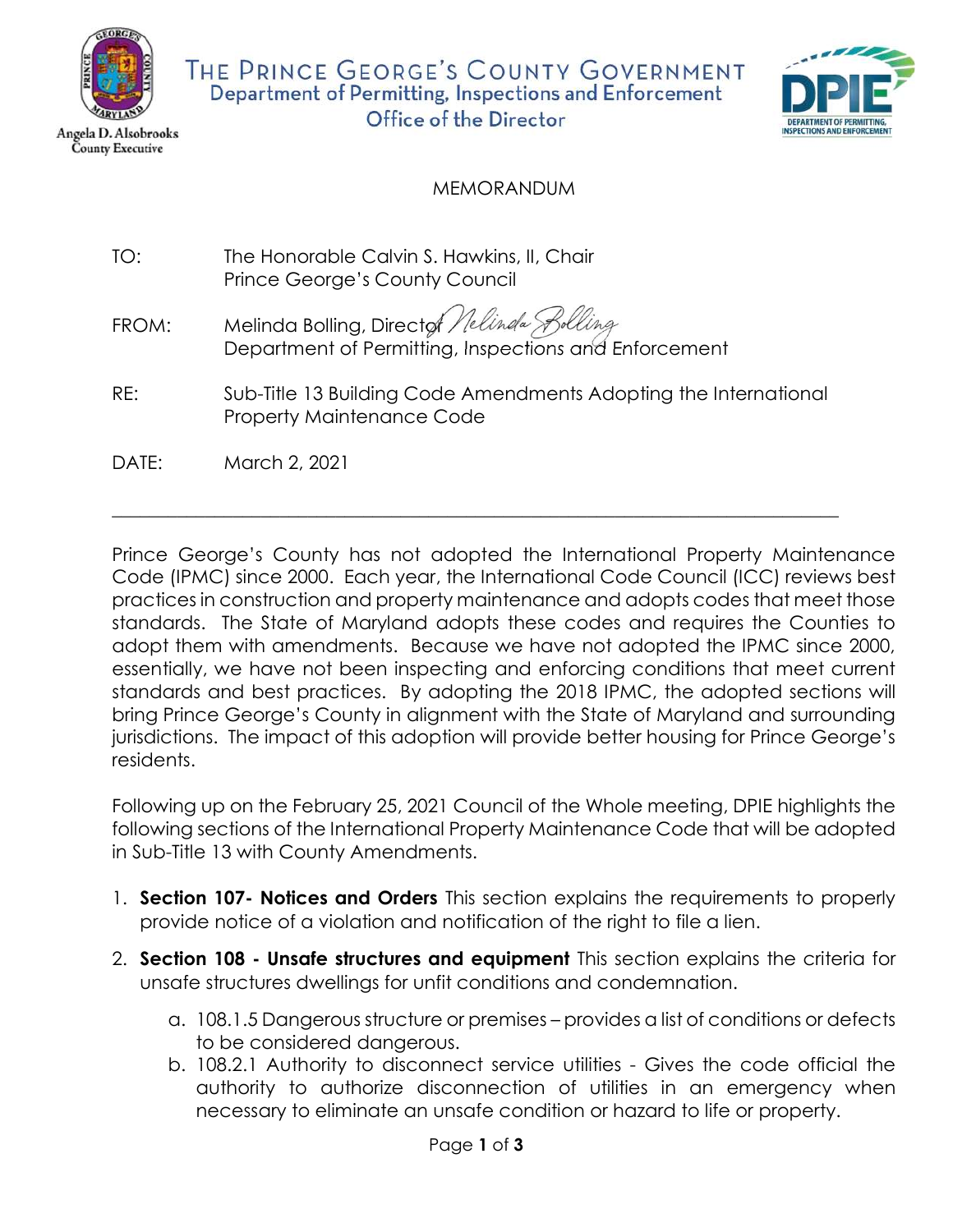- c. 108.6 Abatement methods Requires the owner or representative to abate or correct the unsafe condition by repair rehabilitation or demolition.
- d. 108.7 Record Code official shall file a report on the unsafe condition and occupancy status.
- 3. Section 112- Stop work order Authorizes the Code official to stop all work being performed contrary to the code requirements or in a dangerous manner.
- 4. Section 304 Exterior structure Explains the exterior of a structure must be maintained structurally sound and in good repair.
	- a. 304.1.1 Unsafe conditions Provides the criteria to determine an unsafe condition and to have repaired or replaced to comply with the International Building Code.
	- b. 304.18 Building security Explains the requirement for doors, windows, and hatchways in livable facilities with devices to provide security for occupants and property.
	- c. 304.18.1 Doors Explains the requirement for a deadbolt lock on all livable dwellings and the specifications on the hardware.
	- d. 304.18.2 Windows Provides the requirements for window sash locking devices on openable windows that provide access to a dwelling.
	- e. 304.18.3 Basement hatchways Explains the requirement for locking devices to secure units from unauthorized entry to basement areas.
	- f. 304.19 Gates Explains the requirement for hardware to be maintained in good condition and latches tightly secure the gate.
- 6. Section 305- Interior structure Provides the requirements for maintaining interior structures and equipment of a dwelling unit in a good state of repair, structurally sound and sanitary.
	- a. 305.1.1 This section shows a list of five (5) conditions determined to be unsafe and required to be repaired or replaced in accordance with the building code.
- 7. Section 308 Rubbish and Garbage This section provides the requirements for trash, garbage and rubbish removal.
- 8. **Section 403 –** Additional ventilation equipment's for natural and mechanical ventilation and lists new exceptions for cooking facilities.
- 9. Section 506 Sanitary Drainage system Provides requirements for plumbing fixtures being connected to either public or approved private sewage disposal system.